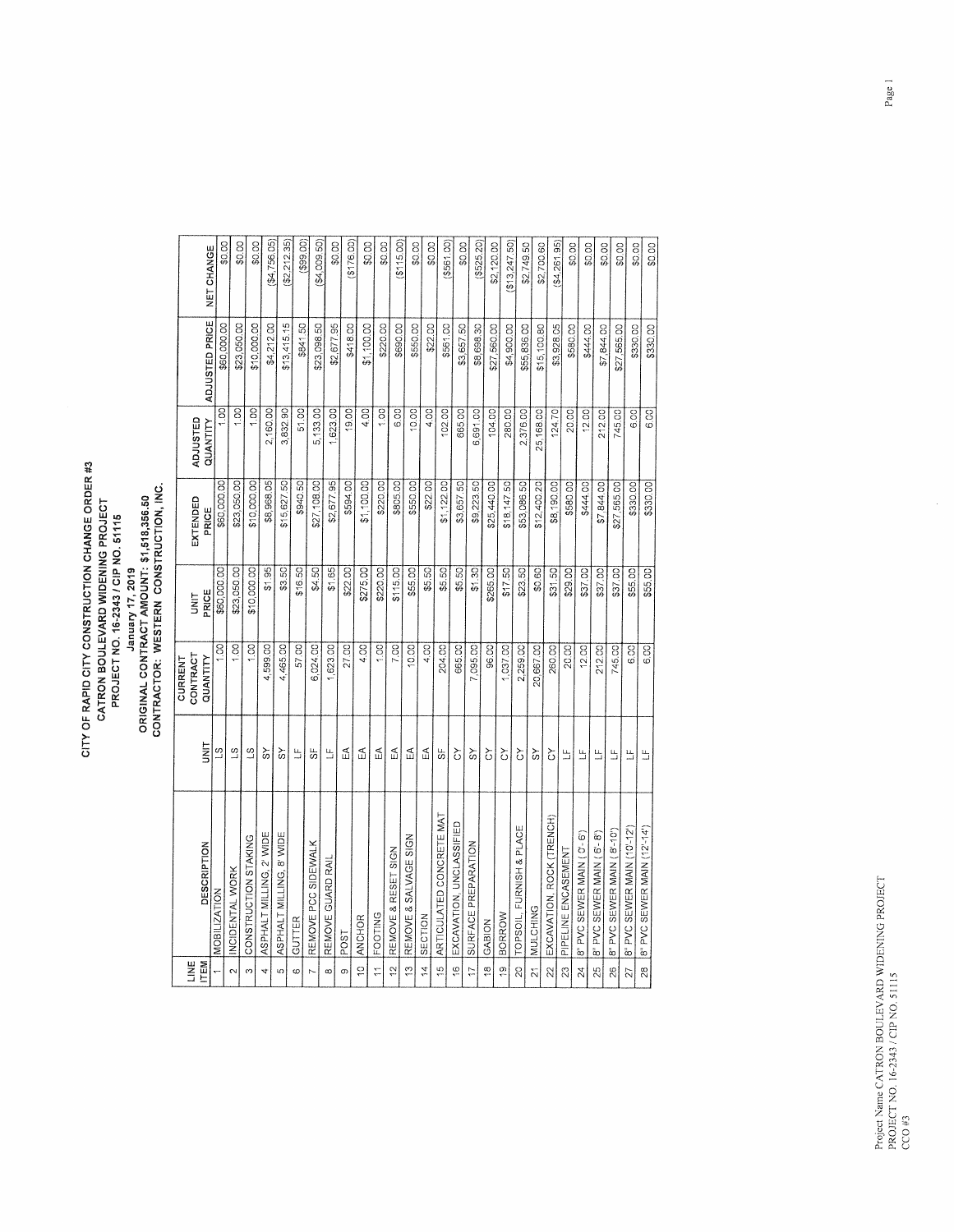| Щ<br>8" PVC SEVVER MAIN (14'-16')                               | 6.00              | \$65.00    | \$390.00     | 6.00              | \$390.00     | \$0.00         |
|-----------------------------------------------------------------|-------------------|------------|--------------|-------------------|--------------|----------------|
| Æ                                                               | $\overline{3.00}$ | \$4,750.00 | \$14,250.00  | 3.00              | \$14,250.00  | \$0.00         |
| $\uparrow$<br>å<br>48                                           | $\overline{S}$    | \$230.00   | \$2,185.00   | 9.50              | \$2,185.00   | \$0.00         |
| R                                                               | $\overline{8}$    | \$550.00   | \$1,650.00   | 3.00              | \$1,650.00   | \$0.00         |
| EÁ                                                              | $\overline{3.00}$ | \$82.00    | \$246.00     | 0.00              | \$0.00       | (246.00)       |
| $\mathbb{E}$<br>ADJUST MANHOLE RIM & COVER                      | 6.00              | \$330.00   | \$1,980.00   | 1,00              | \$330.00     | (\$1,650.00)   |
| Ь                                                               | 110.00            | \$45.00    | \$4,950.00   | 80.00             | \$3,600.00   | (20.050, 125)  |
| E                                                               | $rac{1}{2}$       | \$550.00   | \$550.00     | 0.00              | \$0.00       | (3550.00)      |
| $\mathbb{P}$                                                    | $rac{1}{2}$       | \$430.00   | \$430.00     | $\overline{5}$    | \$0.00       | (\$430.00)     |
| $\mathbb{E}$                                                    | $rac{1}{2}$       | \$4,150.00 | \$4,150.00   | 1,00              | \$4,150.00   | \$0.00         |
| E                                                               | 10.00             | \$230.00   | \$2,300.00   | 3.00              | \$690.00     | (20.01, 51)    |
| E<br>FLUSH MOUNTED TEST STATION                                 | 2.00              | \$275.00   | \$550.00     | $\overline{100}$  | \$275.00     | (275.00)       |
| $\mathbb S$<br>TRACER WIRE ACCESS BOX                           | 2.00              | \$220.00   | \$440.00     | $\overline{1.00}$ | \$220.00     | (\$220.00]     |
| $\mathbb{E}$<br>REPLACE CP TEST STATION                         | $\frac{1}{2}$     | \$330.00   | \$330.00     | $\overline{5}$    | \$0.00       | (3330.00)      |
| 30.00<br>$\frac{\mu}{\mu}$                                      |                   | \$59.00    | \$1,770.00   | 0.00              | \$0.00       | \$1,770.00     |
| $\frac{\mu}{\omega}$                                            | $\overline{0.00}$ | \$69.00    | 60.00        | 30.00             | \$2,070.00   | \$2,070.00     |
| 12.00<br>$\frac{\mu_{\nu}}{\mu}$                                |                   | \$106.00   | \$1,272.00   | 12.00             | \$1,272.00   | \$0.00         |
| 6.00<br>Ľ,                                                      |                   | \$140.00   | \$840.00     | 6.00              | \$840.00     | \$0.00         |
| $\mathbb{P}$                                                    | $rac{1}{2}$       | \$690.00   | \$690.00     | co.co             | \$0.00       | $($ \$690.00)  |
| $\mathbb S$<br>CMP TO RCP TRANSITION 24"                        | $rac{1}{2}$       | \$1,210.00 | $rac{1}{2}$  | 1.00              | \$1,210.00   | \$1,210.00     |
| $\widetilde{\mathbb{P}}$                                        | $rac{1}{2}$       | \$690.00   | \$690.00     | 0.00              | \$0.00       | $($ \$690.00   |
| 및<br>RCP TO CMP TRANSITION 24"                                  | $\overline{0.00}$ | \$1,210.00 | \$0.00       | 1.00              | \$1,210.00   | \$1,210.00     |
| FZ                                                              | 2.00              | \$350.00   | \$700.00]    | 2.00              | \$700.00     | \$0.00         |
| Щ                                                               | 10,00             | \$60.00    | \$600.00     | 6.00              | \$360.00     | (2240.00)      |
| 띶                                                               | $rac{1}{2}$       | \$800.00   | \$800.00     | $\overline{5}$    | \$800.00     | \$0.00         |
| 463.00<br>$\vdash$                                              |                   | \$55.00    | \$25,465.00  | 492.00            | \$27,060.00  | \$1,595.00     |
| 3,744.00<br>$\Im$                                               |                   | \$2.25     | \$30,924.00  | 6,873.00          | \$15,464.25  | \$15,459.75)   |
| 200.00<br>$\frac{\mu}{\mu}$<br>GRAVEL FILLED FILTER SOCK        |                   | \$4.95     | \$990.00     | $\overline{0.00}$ | \$0.00       | (3990,00)      |
| 200.00<br>$\aleph$<br>TURF REINFORCEMENT MAT                    |                   | \$4.95     | \$990.00     | $\overline{0}$    | \$0.00       | (300.098)      |
| 260.00<br>马                                                     |                   | \$5.50     | \$1,430.00   | 32.00             | \$176.00     | (S1, 254.00)   |
| $\frac{1}{2}$<br>$\overline{3}$<br>VEHICLE TRACKING CONTROL     |                   | \$2,500.00 | \$2,500.00   | $\overline{5}$    | \$0.00       | (\$2,500.00)   |
| 3,397.00<br>$\frac{\mu}{\omega}$<br>12" SEDIMENT CONTROL WATTLE |                   | \$5.50     | \$18,683.50  | 300.00            | \$1,650.00   | ( \$17,033.50) |
| 13.00<br>$\mathbbm{R}$                                          |                   | \$165.00   | \$2,145.00   | 12.00             | \$1,980.00   | ( \$165.00]    |
| 50.00<br>$\widetilde{\pm}$                                      |                   | \$77.00    | \$3,850.00   | 40.00             | \$3,080.00   | (5770.00)      |
| 1,168.00<br>$\vdash$<br>AGGREGATE BASE COURSE                   |                   | \$21.00    | \$24,528.00  | 956.80            | \$41,092.80  | \$16,564.80    |
| 3,382.00<br>$\vdash$                                            |                   | \$65.00    | \$219,830.00 | 3,937.80          | \$255,957.00 | \$36,127.00    |
| $\vdash$                                                        | 200.00            | \$100.00   | \$20,000.00  | 65.90             | \$6,590.00   | (\$13,410.00)  |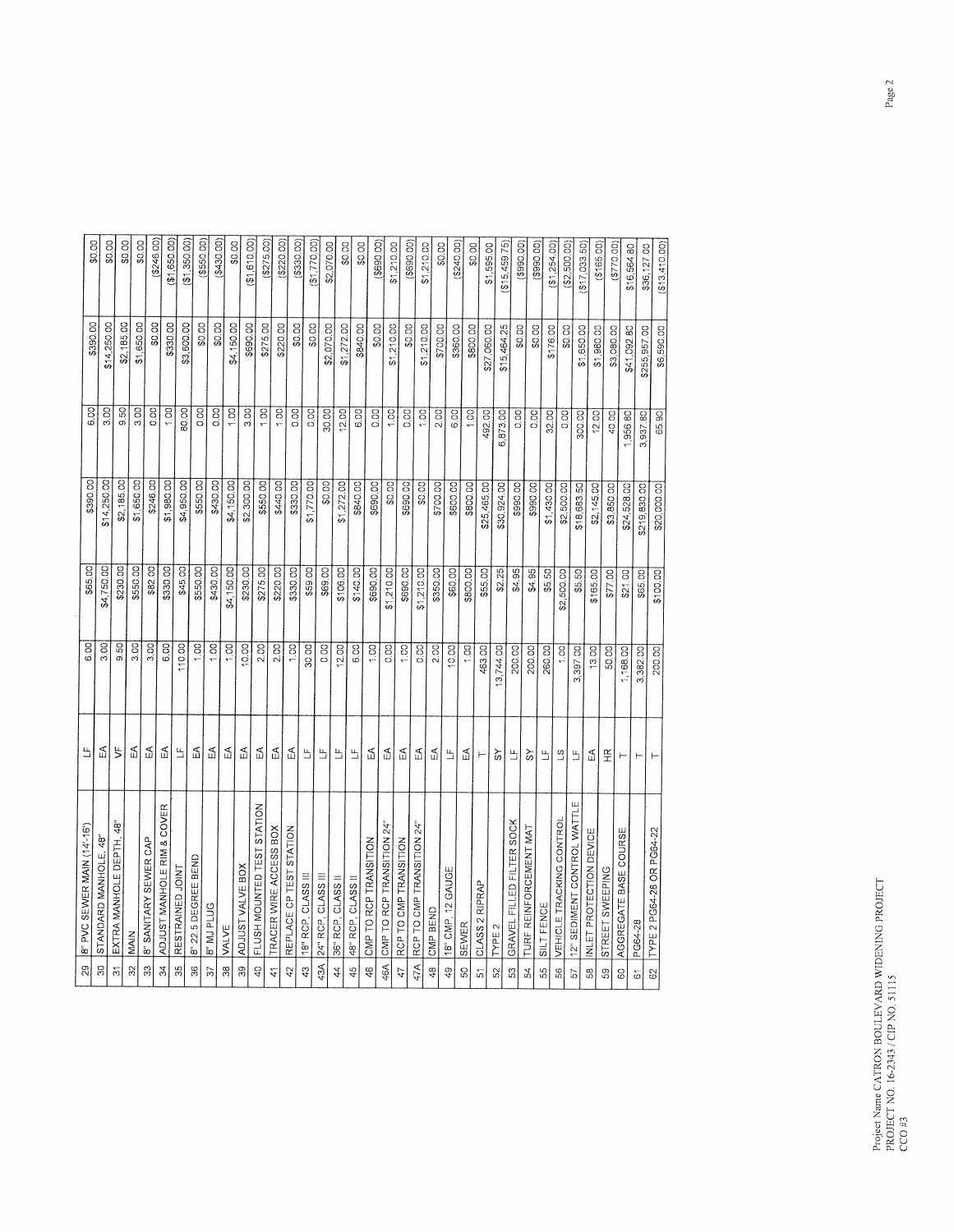| 3                   | TYPE.                         | ૅ                        | 878.00            | \$22.50    | \$19,755.00  | 39.00          |                          |                            |
|---------------------|-------------------------------|--------------------------|-------------------|------------|--------------|----------------|--------------------------|----------------------------|
| $\mathfrak{F}$      | PG70-28                       | $\vdash$                 | 4,818.00          | \$63.75    | \$307,147.50 | 4,864.00       | \$877.50<br>\$310,080.00 | ( \$18, 877, 50)           |
| 65                  | PG64-28                       | ۳                        | 331.00            | \$96.00    | \$31,776.00  | 114.50         | \$10,992.00              | \$20,784.00)<br>\$2,932.50 |
| 66                  | <b>TYPE B66</b>               | Е                        | 57.00             | \$45.00    | \$2,565.00   | 51,00          | \$2,295.00               | (270.00)                   |
| 67                  | CONCRETE SPALL REPAIR         | 55                       | 20.00             | \$95.00    | \$1,900.00   | 68.00          | \$6,460.00               | \$4,560.00                 |
| 68                  | <b>NONREINFORCED</b>          | 55                       | 6,786.00          | \$7.50     | \$50,895.00  | 4,217.10       | \$31,628.25              | (319,266.75)               |
| 89                  | DETECTABLE WARNING PANEI      | 55                       | 244.00            | \$40.00    | \$9,760.00   | 230.00         | \$9,200.00               | (5560.00)                  |
| SZ.                 | W BEAM GUARD RAIL             | Е                        | 538.00            | \$28.00    | \$43,064.00  | 538.00         | \$43,064.00              | \$0.00                     |
| $\overline{7}$      | END TERMINAL                  | EÃ                       | 2.00              | \$1,000.00 | \$2,000.00   | 2.00           | \$2,000.00               | \$0.00                     |
| 72                  | END TERMINAL                  | F                        | 2.00              | \$3,000.00 | \$6,000.00   | 2.00           | \$6,000.00               | \$0.00                     |
| $\overline{73}$     | CRACK REPAIR                  | $\frac{u}{d}$            | 500.00            | \$11.00    | \$5,500.00   | 880.00         | \$9,680.00               | \$4,180.00                 |
| 74                  | SOIL STABILIZER               | $\aleph$                 | 6,825.00          | \$0.55     | \$3,753.75   | $\overline{5}$ | \$0.00                   | (\$3,753.75)               |
| 75                  | ELECTRICAL INCIDENTAL WORK    | $\overline{3}$           | $\overline{5}$    | \$1,200.00 | \$1,200.00   | $\frac{1}{2}$  | \$1,200.00               | \$0.00                     |
| 76                  | METER SOCKET                  | EÁ                       | 2.00              | \$200.00   | \$400.00     | 2.00           | \$400.00                 | \$0.00                     |
| 77                  | 2" RIGID CONDUIT, SCHEDULE 40 | Ę                        | 5,059.00          | \$4.50     | \$22,765.50  | 5,059.00       | \$22,765.50              | \$0.00                     |
| $\frac{8}{2}$       | 2" RIGID CONDUIT, SCHEDULE 80 | 岀                        | 481.00            | \$17.50    | \$8,417.50   | 481.00         | \$8,417.50               | \$0.00                     |
| ρS                  | 1/C #4 AWG COPPER WIRE        | 뉸                        | 2,463.00          | 51.00      | \$2,463.00   | 2,463.00       | \$2,463.00               | \$0.00                     |
| 80                  | 1/C #6 AWG COPPER WIRE        | 匸                        | 15,400.00         | \$0.75     | \$11,550.00  | 15,400.00      | \$11,550.00              | \$0.00                     |
| $\overline{\infty}$ | 1/C #10 AWG COPER WIRE        | に                        | 6,620.00          | \$0.50     | \$3,310.00   | 6,620.00       | \$3,310.00               | \$0.00                     |
| 2                   | BRACKET CABLE                 | 匠                        | 1,690.00          | \$1.50     | \$2,535.00   | 1,690.00       | \$2,535.00               | \$0.00                     |
| 83                  | SHIELDED PAIR                 | Щ                        | 1,310.00          | \$0.60     | \$786.00     | 1,310.00       | \$786.00                 | \$0.00                     |
| 84                  | TYPE 2 JUNCTION BOX           | 띶                        | 27.00             | \$675.00   | \$18,225.00  | 27.00          | \$18,225.00              | \$0.00                     |
| 85                  | POLE WITH ARM, 50' MOUNTING   | £                        | 26.00             | \$2,400.00 | \$62,400.00  | 26.00          | \$62,400.00              | \$0.00                     |
| 88                  | WITH PHOTOELECTRIC CEL        | $\mathbb S$              | 26.00             | \$350.00   | \$9,100.00   | 26.00          | \$9,100.00               | \$0.00                     |
| ଚ                   | 2.5' DIAMETER FOOTING         | 뉸                        | 243.00            | \$140.00   | \$34,020.00  | 243.00         | \$34,020.00              | \$0.00                     |
| 88                  | ELECTRICAL SERVICE CABINET    | Ę                        | 2.00              | \$1,750.00 | \$3,500.00   | 2.00           | \$3,500.00               | \$0.00                     |
| 89                  | SAWED-IN DETECTOR LOOP        | $\widetilde{\mathbb{E}}$ | 13.00             | \$1,750.00 | \$22,750.00  | 13.00          | \$22,750.00              | \$0.00                     |
| $\mathbf{S}$        | POLE                          | 巴                        | $\overline{1.00}$ | \$1,000.00 | \$1,000.00   | 1.00           | \$1,000.00               | \$0.00                     |
| $\overline{\delta}$ | WHITE                         | $\mathbf{L}$             | 16,472.00         | \$0.10     | \$1,647.20   | 12,765.00      | \$1,276.50               | (\$370.70)                 |
| $\overline{9}$      | <b>WHITE</b>                  | $\mathfrak{u}_1$         | 255.00            | \$0.50     | \$127.50     | 0.00           | \$0.00                   | (5127.50)                  |
| 3                   | WHITE                         | Щ                        | 64.00             | \$1.10     | \$70.40      | 0.00           | \$0.00                   | (\$70.40)                  |
| $\frac{4}{5}$       | ARROW, WHITE                  | F                        | 39.00             | \$40.50    | \$1,579.50   | 31.00          | \$1,255.50               | \$324.00)                  |
|                     |                               |                          |                   |            |              |                |                          |                            |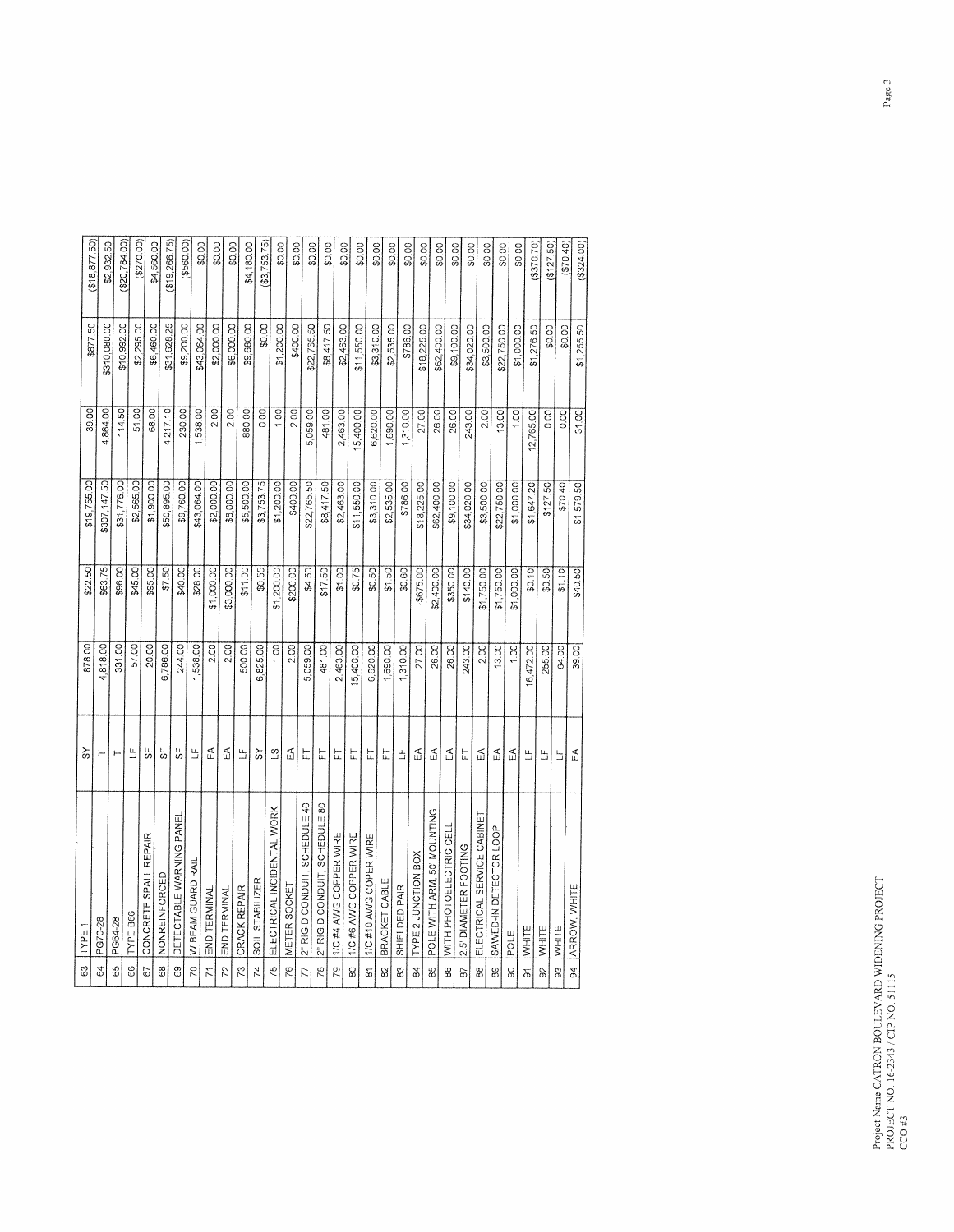| (580, 557.82)    | \$1,450,567.42       | \$1,531,125.24 XXXXXXXX |                      |             |                   |                                                                        | TOTAL                          |
|------------------|----------------------|-------------------------|----------------------|-------------|-------------------|------------------------------------------------------------------------|--------------------------------|
| \$0.00<br>\$0.00 | \$3,456.36<br>\$0.00 | $\overline{c}$<br>1.00  | \$3,456.36<br>\$0.00 | \$3,456.36  | 0.00              | <b>DAYS</b>                                                            | 124   LIQUIDATED DAMAGES       |
| \$1,140.48       | \$1,152.00           | 450.00                  |                      |             | 1,00              | $\overline{3}$                                                         | 123 ADDITIONAL BORE            |
| \$0.00           | \$111.04             |                         | \$11.52              | \$2.56      | 4.50              | $\mathbf{u}$                                                           | 122 #2 THHN COPPER WIRE STRD   |
|                  |                      | 6.94                    | \$11.04              | \$16.00     | 6.94              | ۳                                                                      | 112 INCH CLEAN ROCK            |
| \$0.00           | \$2,514.02           | 583.30                  | \$2,514.02           | \$4.31      | 583,30            | ŠΥ                                                                     | MIRIFI 370                     |
| \$1,996.20       | \$6,957.00           | 386.50                  | \$4,960.80           | \$18.00     | 275.60            | <b>}-</b>                                                              | 119 ENGINEER FIL               |
| ( \$1,738.00]    | \$440.00             | 40.00                   | \$2,178.00           | \$11.00     | 198.00            | 击                                                                      | 3" RIGID CONDUIT, SCHEDULE 40  |
| (20.00, 00, 00)  | \$0.00               | 0.00                    | \$15,300.00          | \$15,300.00 | 1.00              | F                                                                      | SIGNAL SYSTEM                  |
| (31, 904, 00)    | \$11,696.00          | 344.00                  | \$13,600.00          | \$34.00     | 400.00            | $\mathbb{Z}$                                                           | TUBULAR MARKERS                |
| (1,500.00)       | \$0.00               | $rac{1}{2}$             | \$1,500.00           | \$0.50      | 3,000.00          | $\mathbf{u}_1$                                                         | TEMPORARY ROAD MARKERS         |
| \$140.50         | \$1,640.50           | 3,281.00                | \$1,500.00           | \$0.50      | 3,000.00          | $\frac{\mu}{2}$                                                        | REMOVE PAVEMENT MARKING        |
| (\$2, 140.80)    | \$859.20             | 8,592.00                | \$3,000.00           | \$0.10      | 30,000.00         | 띀                                                                      | 113 TEMPORARY PAVEMENT MARKING |
| \$7,150.00       | \$5,850.00           | 225.00                  | \$13,000.00          | \$26.00     | 500.00            | $\frac{\alpha}{\pm}$                                                   | FLAGGING                       |
| \$0.00           | \$25,000.00          | $rac{1}{2}$             | \$25,000.00          | \$25,000.00 | $rac{1}{2}$       | $\tilde{\mathbf{S}}$                                                   | 111 MISCELLANEOUS              |
| (S7, 108.70)     | \$2,345.00           | 700.00                  | \$9,453.70           | \$3.35      | 822.00            | <b>TIKU</b>                                                            | TRAFFIC CONTROI                |
| \$0.00           | \$816.00             | 34.00                   | \$816.00             | \$24.00     | 34.00             | 5                                                                      | GUARDRAIL DELINEATOR           |
| \$0.00           | \$1,640.00           | 2.00                    | \$1,640.00           | \$820.00    | 2.00              | Ę                                                                      | 108 ARROW BOARD                |
| \$0.00           | \$324.00             | 12.00                   | \$324.00             | \$27.00     | 12.00             | E                                                                      | DELINEATOR                     |
| \$0.00           | \$1,250.00           | 5.00                    | \$1,250.00           | \$250.00    | $\overline{5.00}$ | E                                                                      | PERMANENT SIGN                 |
| \$959.00         | \$2,877.00           | 21.00                   | \$1,918.00           | \$137.00    | 14.00             | 및                                                                      | PLASTIC MARKING, ARROW         |
| \$287.10         | \$498.30             | 151.00                  | \$211.20             | \$3.30      | 64.00             | $\frac{\mu}{\mu}$                                                      | PLASTIC MARKING, 24"           |
| \$567.60         | \$993.30             | 602.00                  | \$425.70             | \$1.65      | 258.00            | Е                                                                      | 103 PLASTIC MARKING, 12"       |
| \$2,958.30       | \$4,853.25           | 10,785.00               | \$1,894.95           | \$0.45      | 4,211.00          | $\mathbf{L}$                                                           | PLASTIC MARKING, 4"            |
| \$1,665.00       | \$3,885.00           | 21.00                   | \$2,220.00           | \$185.00    | 12.00             | $\mathbb S$                                                            | PAVEMENT MARKING, ARROW        |
| \$1,696.50       | \$2,944.50           | 151.00                  | \$1,248.00           | \$19.50     | 64.00             | $\frac{\mu}{\omega}$                                                   | 100 PAVEMENT MARKING, 24"      |
| \$3,268.00       | \$5,719.00           | 602.00                  | \$2,451.00           | \$9.50      | 258.00            | $\mathfrak{m}$                                                         | PAVEMENT MARKING, 12"          |
| \$21,036.80      | \$34,512.00          | 10,785.00               | \$13,475.20          | \$3.20      | 4,211.00          | Ь                                                                      | PAVEMENT MARKING, 4"           |
| (366.00)         | \$248.00             | 496.00                  | \$314.00             | \$0.50      | 628.00            | $\frac{\mu}{\omega}$                                                   | <b>VELLOW</b>                  |
| (\$393.80)       | \$1,763.40           | 17,634.00               | \$2,157.20           | \$0,10]     | 21,572.00         | $\mathrel{\mathop{\sqcup}\limits_{\scriptscriptstyle\longrightarrow}}$ | YELLOW                         |
| \$0.00           | \$110.00             | 2.00                    | \$110.00             | \$55.00     | 2.00              | 및                                                                      | MESSAGE, WHITE                 |
|                  |                      |                         |                      |             |                   |                                                                        |                                |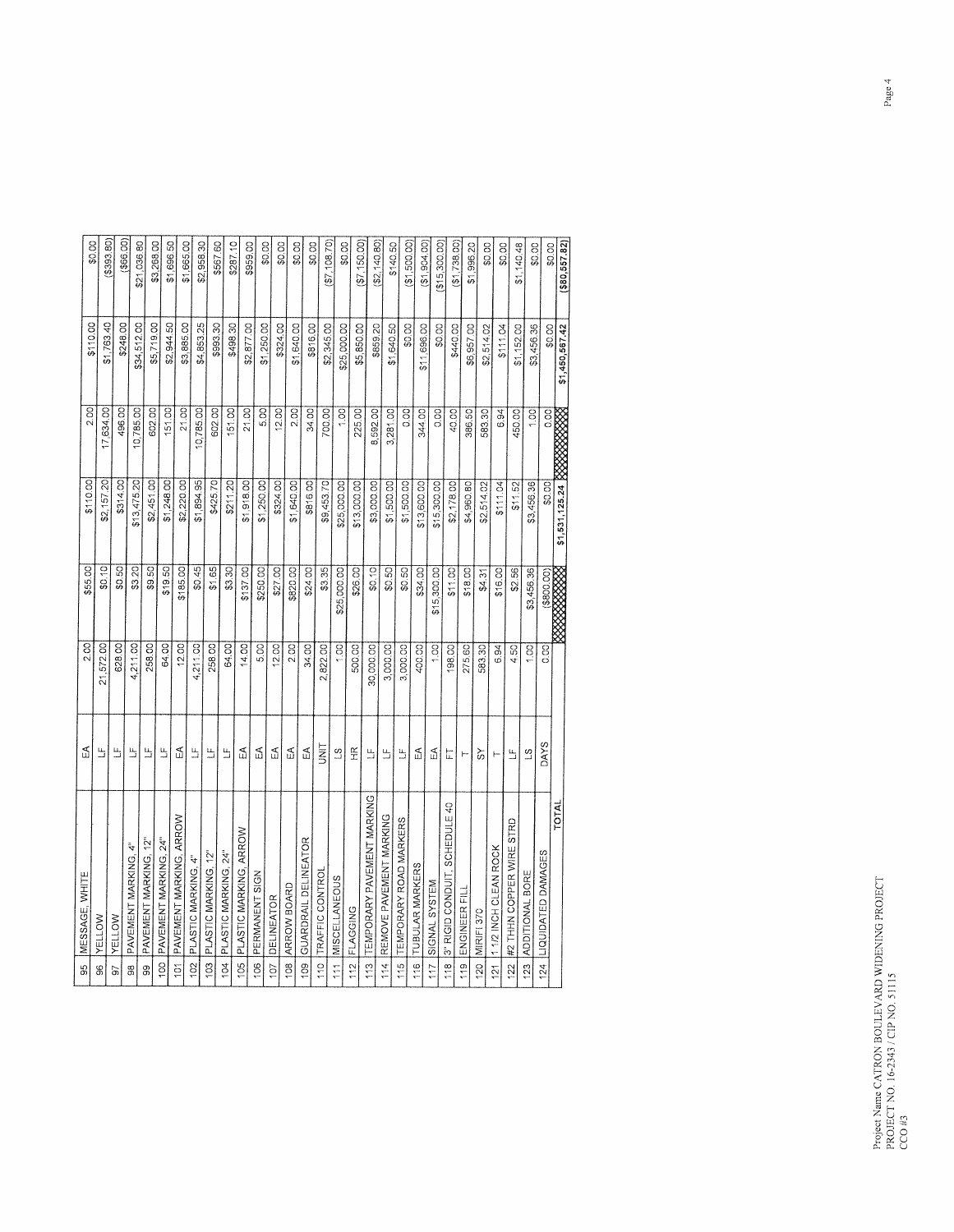| C.C.O. HISTORY INCREASE/(DECREASE)       |                    | PRIOR ADJUSTED CONTRACT PRICE | \$1,531,125.24   |
|------------------------------------------|--------------------|-------------------------------|------------------|
| CCO#1                                    | \$0.00             | NET INCREASE/(DECREASE):      | $($ \$80,557.82) |
| CCO#2                                    | \$12,768.74        | ADJUSTED CONTRACT PRICE:      | \$1,450,567.42   |
| CCO#3                                    | $($ \$80,557.82)   | CHANGE TO DATE:               | $($ \$67,789.08) |
|                                          |                    |                               |                  |
|                                          | N                  |                               |                  |
| WESTERN CONTRUCTION, INC.<br>CONTRAGTOR: |                    | DATE                          |                  |
|                                          |                    |                               |                  |
|                                          |                    |                               |                  |
| PROJEC/TMANAGER: KLAREASCHANDEDER, P.E.  |                    | DATE                          |                  |
|                                          |                    | اسم (سارىخ                    |                  |
| CITY ENGINEER: TED JOHNSON, P.E.         |                    |                               |                  |
|                                          |                    | DATE                          |                  |
| MAYOR: STEVE ALLENDER                    |                    | DATE                          |                  |
|                                          |                    |                               |                  |
| FINANCE: PAULINE SUMPTION                |                    | DATE                          |                  |
| CONTRACT TIME CHANGE +/-: 0              | NEW CONTRACT TIME: | Days                          |                  |
|                                          |                    |                               |                  |

City Staff recommends approval of this Change Order #3F to Western Construction, Inc. for a decrease of \$80,557.82 based on unit<br>pricing with the following appropriation:

| Initial Funding   | \$1,980.00     | \$82,900.22      | \$2,630.00  | \$19,937.31   | \$1,394,323.47   | \$16,585.50 |                                 | \$1,518,356.50 |
|-------------------|----------------|------------------|-------------|---------------|------------------|-------------|---------------------------------|----------------|
| Fund Type         | Sanitary Sewer | Sanitary Sewer   | Water       | <b>Nater</b>  | <b>Streets</b>   | Drainage    |                                 |                |
| Department        | 0833           | 0834             | 0933        | 0934          | 89101            | 8911        |                                 |                |
| Line Item         | 4380           | 4380             | 4381        | 438           | 4370             | 4371        |                                 |                |
| Fund              | 0604           | 0604             | 0602        | 0602          | 0505             | 0505        |                                 |                |
|                   |                |                  |             |               |                  |             |                                 |                |
| CCO#1             | \$0.00         | \$0.00           | \$0.00      | ဓိပ္ပံ        | \$0.00           | \$0.00      |                                 | \$0.00         |
| CCO <sub>#2</sub> | \$0.00         | \$0.00           | \$0.00      | \$0.00        | \$12,768.74      | \$0.00      |                                 |                |
| CCO <sub>#3</sub> | (31,650,00)    | ( \$11, 853, 00) | (31.940.00) | (\$6, 206.00) |                  |             |                                 | \$12,768.74    |
|                   |                |                  |             |               | $($ \$59,483.62) | \$574.80    |                                 | (\$80,557.82)  |
|                   |                |                  |             |               |                  |             |                                 | \$0.00         |
|                   |                |                  |             |               |                  |             |                                 |                |
| Adjusted Funding  | \$330.00       | \$71,047.22      | \$690.00    | \$13,731.31   | \$1,347,608.59   | \$17,160.30 | \$1,450,567.42   \$1,450,567.42 |                |
|                   |                |                  |             |               |                  |             |                                 |                |
|                   |                |                  |             |               |                  |             |                                 |                |

 $\hat{b}$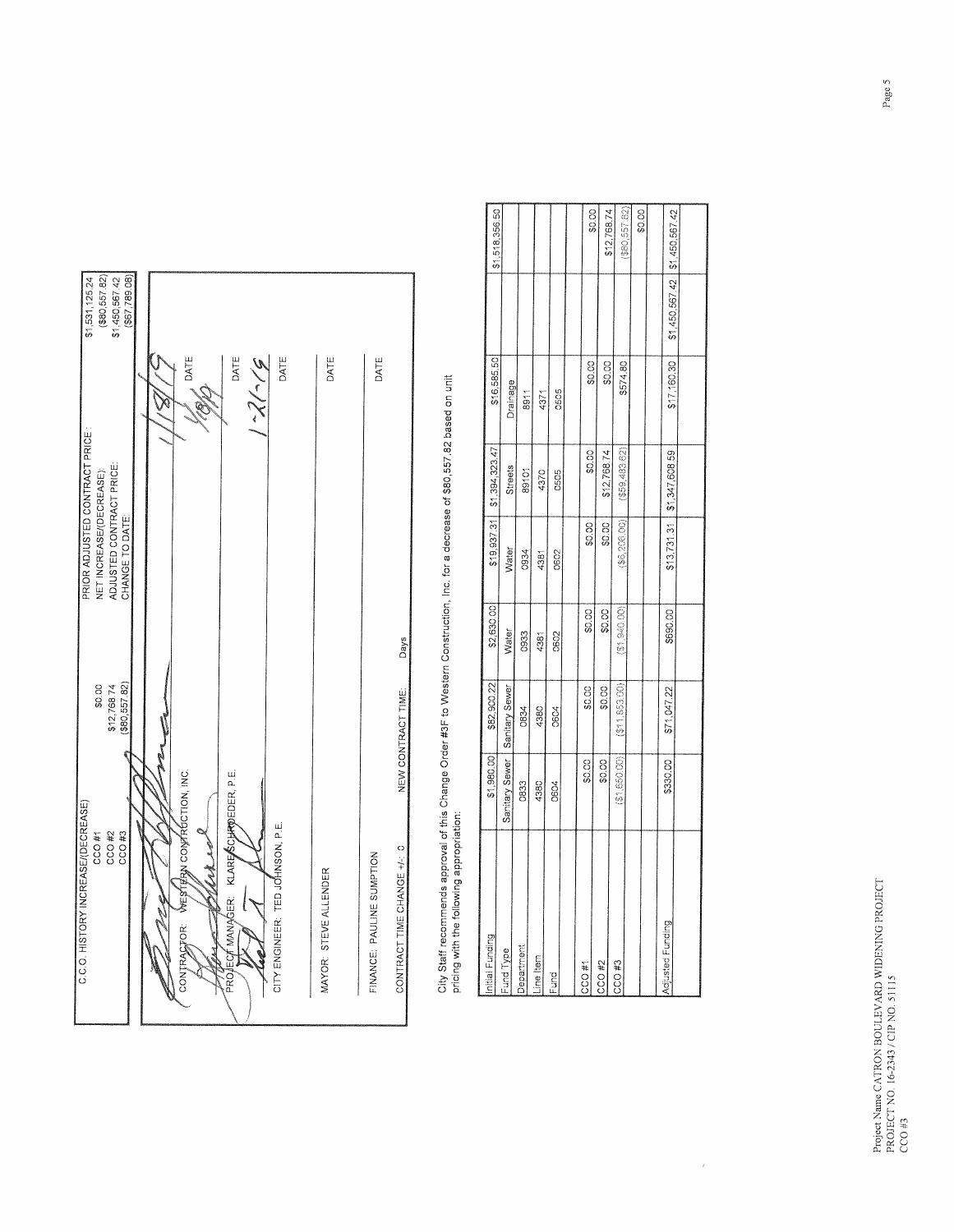## Project Name CATRON BOULEV ARD WIDENING PROJECT<br>PROJECT NO. 16-2343 / CIP NO. 51115<br>CCO #3

## CITY OF RAPID CITY CONSTRUCTION CHANGE ORDER #3 ORIGINAL CONTRACT AMOUNT: \$1,518,356.50<br>CONTRACTOR: WESTERN CONSTRUCTION, INC. CATRON BOULEVARD WIDENING PROJECT<br>PROJECT NO. 16-2343 / CIP NO. 51115 January 17, 2019

 $\sqrt{ }$ 

| li<br>S                            |                                 |                                                                                             |
|------------------------------------|---------------------------------|---------------------------------------------------------------------------------------------|
| <b>ITEM</b>                        | DESCRIPTION                     | REASON FOR CHANGE                                                                           |
| ച∣ര∣പ                              | ASPHALT MILLING, 8' WIDE        | Actual quantities necessary to complete project                                             |
|                                    |                                 | REMOVE CONCRETE CURB & GUTT Actual quantities necessary to complete project.                |
|                                    | REMOVE PCC SIDEWALK             | Actual quantities necessary to complete project                                             |
| ത                                  |                                 | REMOVE & RESET DELINEATOR PO Actual quantities necessary to complete project.               |
| $\tilde{c}$                        | REMOVE & RESET SIGN             | Actual quantities necessary to complete project.                                            |
| $\frac{6}{10}$                     |                                 | REMOVE AND RESET ARTICULATEDActual quantities necessary to complete project                 |
| 17                                 | SURFACE PREPARATION             | Actual quantities necessary to complete project.                                            |
| $\frac{8}{1}$                      |                                 | BANK AND CHANNEL PROTECTION Actual quantities necessary to complete project.                |
| $\frac{0}{1}$                      |                                 | CONTRACTOR FURNISHED BORRO Actual quantities necessary to complete project                  |
| $\overline{c}$                     | TOPSOIL, FURNISH & PLACE        | Actual quantities necessary to complete project.                                            |
| $\widetilde{\sim}$                 |                                 | SEEDING, FERTILIZING, & MULCHIN Actual quantities necessary to complete project             |
| 22                                 | EXCAVATION, ROCK (TRENCH)       | Actual quantities necessary to complete project.                                            |
| အ                                  | 8" SANITARY SEWER CAP           | No quantities necessary to complete project.                                                |
| $\approx$                          | ADJUST MANHOLE RIM & COVER      | Actual quantities necessary to complete project                                             |
| 35                                 | 8" PVC WATER MAIN C-900, DR 18, | RActual quantities necessary to complete project.                                           |
| $\mathbb{S}^{\mathbb{C}}$          | 8" 22.5 DEGREE BEND             | No quantities necessary to complete project.                                                |
| $\frac{2}{3}$                      | <b>B. M1 PLUC</b>               | No quantities necessary to complete project.                                                |
| $\frac{9}{2}$                      | ADJUST VALVE BOX                | Actual quantities necessary to complete project                                             |
| $\mathcal{L}^{\mathcal{D}}$        | FLUSH MOUNTED TEST STATION      | Actual quantities necessary to complete project.                                            |
| $\mathcal{L}$                      | TRACER WIRE ACCESS BOX          | Actual quantities necessary to complete project                                             |
| $\mathfrak{c}_2$                   | REPLACE CP TEST STATION         | No quantities necessary to complete project.                                                |
| $\frac{3}{4}$                      | 18" RCP, CLASS III              | No quantities necessary to complete project                                                 |
| 43A                                | 24" RCP, CLASS III              | Actual quantities necessary to complete project                                             |
| $\frac{46}{5}$                     | CMP TO RCP TRANSITION           | No quantities necessary to complete project                                                 |
| 46A                                | CMP TO RCP TRANSITION 24"       | Actual quantities necessary to complete project                                             |
| 47                                 | RCP TO CMP TRANSITION           | No quantities necessary to complete project.                                                |
| 47A                                | RCP TO CMP TRANSITION 24"       | Actual quantities necessary to complete project.                                            |
| $\overline{6}$                     | 18" CMP, 12 GAUGE               | Actual quantities necessary to complete project.                                            |
|                                    | CLASS 2 RIPRAP                  | Actual quantities necessary to complete project.                                            |
|                                    |                                 | EROSION CONTROL BLANKET, TYP Actual quantities necessary to complete project                |
| 꼬  꼬  꼬  꼬  꼬  꼬  꼬  꼬  꼬  꼬  꼬  꼬 | GRAVEL FILLED FILTER SOCK       | No quantities necessary to complete project.                                                |
|                                    | TURF REINFORCEMENT MAT          | No quantities necessary to complete project                                                 |
|                                    | SILT FENCE                      | Actual quantities necessary to complete project                                             |
|                                    | VEHICLE TRACKING CONTROL        | No quantities necessary to complete project.                                                |
|                                    | 12" SEDIMENT CONTROL WATTLE     | Actual quantities necessary to complete project                                             |
|                                    | INLET PROTECTION DEVICE         | Actual quantities necessary to complete project                                             |
|                                    | STREET SWEEPING                 | Actual quantities necessary to complete project                                             |
|                                    | AGGREGATE BASE COURSE           | Actual quantities necessary to complete project                                             |
|                                    |                                 | AC WIDENING, CLASS E, TYPE 1 PG Actual quantities necessary to complete project             |
|                                    |                                 | AC LEVELING COURSE, CLASS E, T <sup>1</sup> Actual quantities necessary to complete project |
|                                    |                                 | AC FULL DEPTH REPAIR, CLASS E, Actual quantities necessary to complete project.             |
| $\frac{6}{8}$                      |                                 | AC OVERLAY, CLASS G, TYPE 2 PG1Actual quantities necessary to complete project              |
|                                    |                                 | AC PATCHING, CLASS E, TYPE 1 PO Actual quantities necessary to complete project             |
| ෂ                                  |                                 | CONCRETE CURB & GUTTER, TYPE Actual quantities necessary to complete project                |
| 19                                 | CONCRETE SPALL REPAIR           | Actual quantities necessary to complete project                                             |
| $\frac{8}{6}$                      |                                 | CONCRETE SIDEWALK, 6" NONREINActual quantities necessary to complete project                |
|                                    | DETECTABLE WARNING PANEL        | Actual quantities necessary to complete project                                             |
| ဥ                                  | CRACK REPAIR                    | Actual quantities necessary to complete project                                             |
|                                    | 74 SOIL STABILIZER              | No duantifies necessary to complate oroiect                                                 |

TERRITORIA ELEKTROLOGIA ELEKTROLOGIA ELEKTROLOGIA ELEKTROLOGIA ELEKTROLOGIA ELEKTROLOGIA

 $\Box$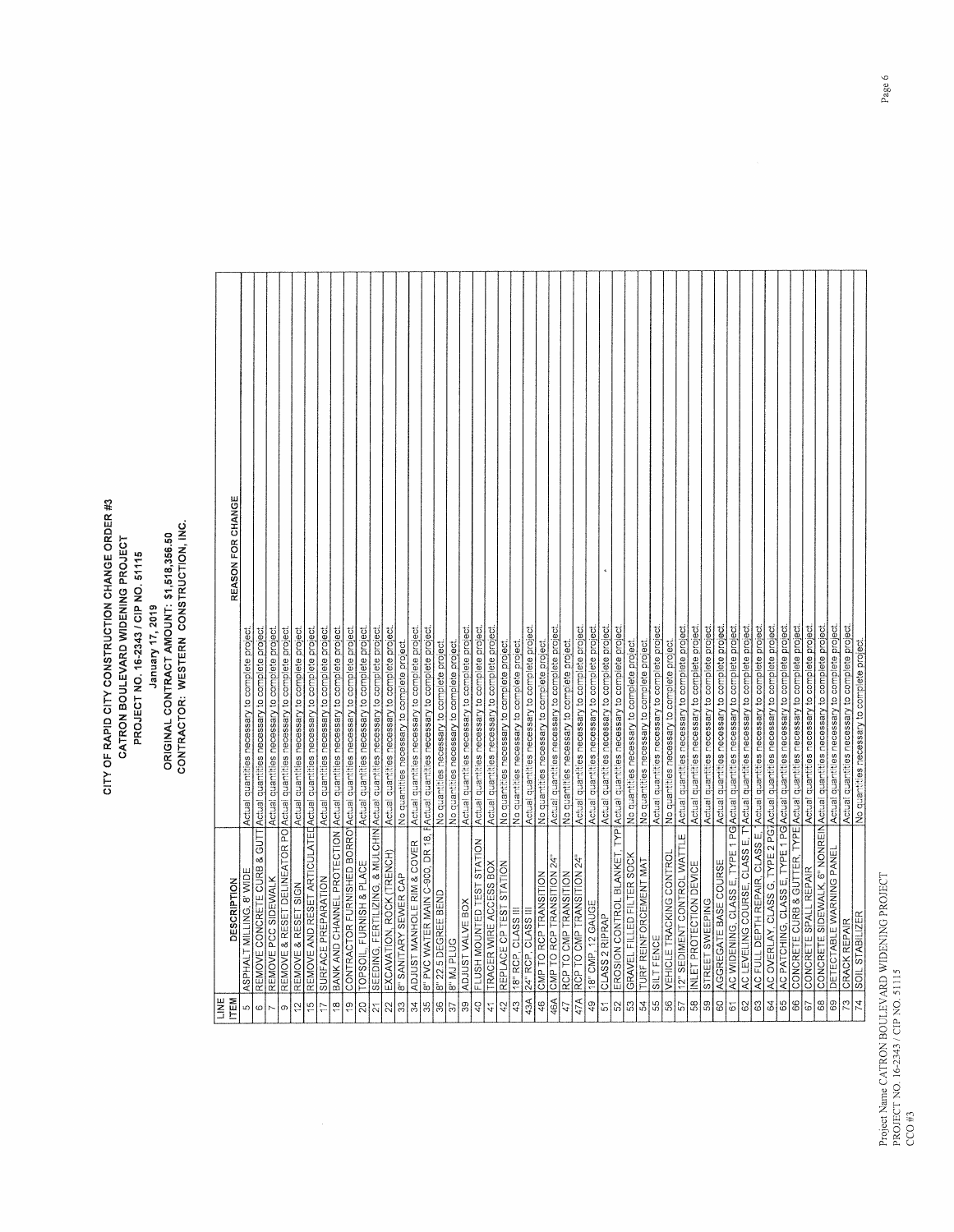|                                                                                   |                                                                            |                                                                            |                                                                               |                                                                                 |                                                                                 |                                                                                |                                                                                |                                                                                   |                                                                                    |                                                                                   |                                                                                   |                                                                                   |                                                                                   | Actual quantities necessary to complete project. | Actual quantities necessary to complete project |                                                                                 | Actual quantities necessary to complete project | No quantities necessary to complete project. | Actual quantities necessary to complete project. |                                                                                  |                                                                                  | Actual quantities necessary to complete project. | Actual quantities necessary to complete project. |
|-----------------------------------------------------------------------------------|----------------------------------------------------------------------------|----------------------------------------------------------------------------|-------------------------------------------------------------------------------|---------------------------------------------------------------------------------|---------------------------------------------------------------------------------|--------------------------------------------------------------------------------|--------------------------------------------------------------------------------|-----------------------------------------------------------------------------------|------------------------------------------------------------------------------------|-----------------------------------------------------------------------------------|-----------------------------------------------------------------------------------|-----------------------------------------------------------------------------------|-----------------------------------------------------------------------------------|--------------------------------------------------|-------------------------------------------------|---------------------------------------------------------------------------------|-------------------------------------------------|----------------------------------------------|--------------------------------------------------|----------------------------------------------------------------------------------|----------------------------------------------------------------------------------|--------------------------------------------------|--------------------------------------------------|
| 91 PAVEMENT MARKING PAINT, 4" WHIActual quantities necessary to complete project. | PAVEMENT MARKING PAINT, 12" WHNo quantities necessary to complete project. | PAVEMENT MARKING PAINT, 24" WHNo quantities necessary to complete project. | PAVEMENT MARKING PAINT, ARROVActual quantities necessary to complete project. | PAVEMENT MARKING PAINT, 4" YEL Actual quantities necessary to complete project. | PAVEMENT MARKING PAINT, 12" YE Actual quantities necessary to complete project. | COLD APPLIED PLASTIC PAVEMENT Actual quantities necessary to complete project. | COLD APPLIED PLASTIC PAVEMENT Actual quantities necessary to complete project. | 100 COLD APPLIED PLASTIC PAVEMENTActual quantities necessary to complete project. | 101 COLD APPLIED PLASTIC PAVEMENT Actual quantities necessary to complete project. | 102 GROOVE FOR COLD APPLIED PLAS Actual quantities necessary to complete project. | 103 GROOVE FOR COLD APPLIED PLAS Actual quantities necessary to complete project. | 104 GROOVE FOR COLD APPLIED PLAS Actual quantities necessary to complete project. | 105 GROOVE FOR COLD APPLIED PLAS Actual quantities necessary to complete project. | 110 TRAFFIC CONTROL                              | 112 FLAGGING                                    | 113 TEMPORARY PAVEMENT MARKING Actual quantities necessary to complete project. | 114 REMOVE PAVEMENT MARKING                     | 115 TEMPORARY ROAD MARKERS                   | 116 TUBULAR MARKERS                              | 117 PORTABLE TEMPORARY TRAFFIC SActual quantities necessary to complete project. | 3" RIGID CONDUIT, SCHEDULE 40   Actual quantities necessary to complete project. | 119 ENGINEER FILL                                | 122 #2 THHN COPPER WIRE STRD                     |
|                                                                                   | $\infty$                                                                   | $\overline{3}$                                                             | 94                                                                            | 96                                                                              | 57                                                                              | $\frac{8}{36}$                                                                 | 8                                                                              |                                                                                   |                                                                                    |                                                                                   |                                                                                   |                                                                                   |                                                                                   |                                                  |                                                 |                                                                                 |                                                 |                                              |                                                  |                                                                                  | 18                                                                               |                                                  |                                                  |

PREPARED BY: Klare Schroeder

DATE: 1/17/19

 $\bar{\lambda}$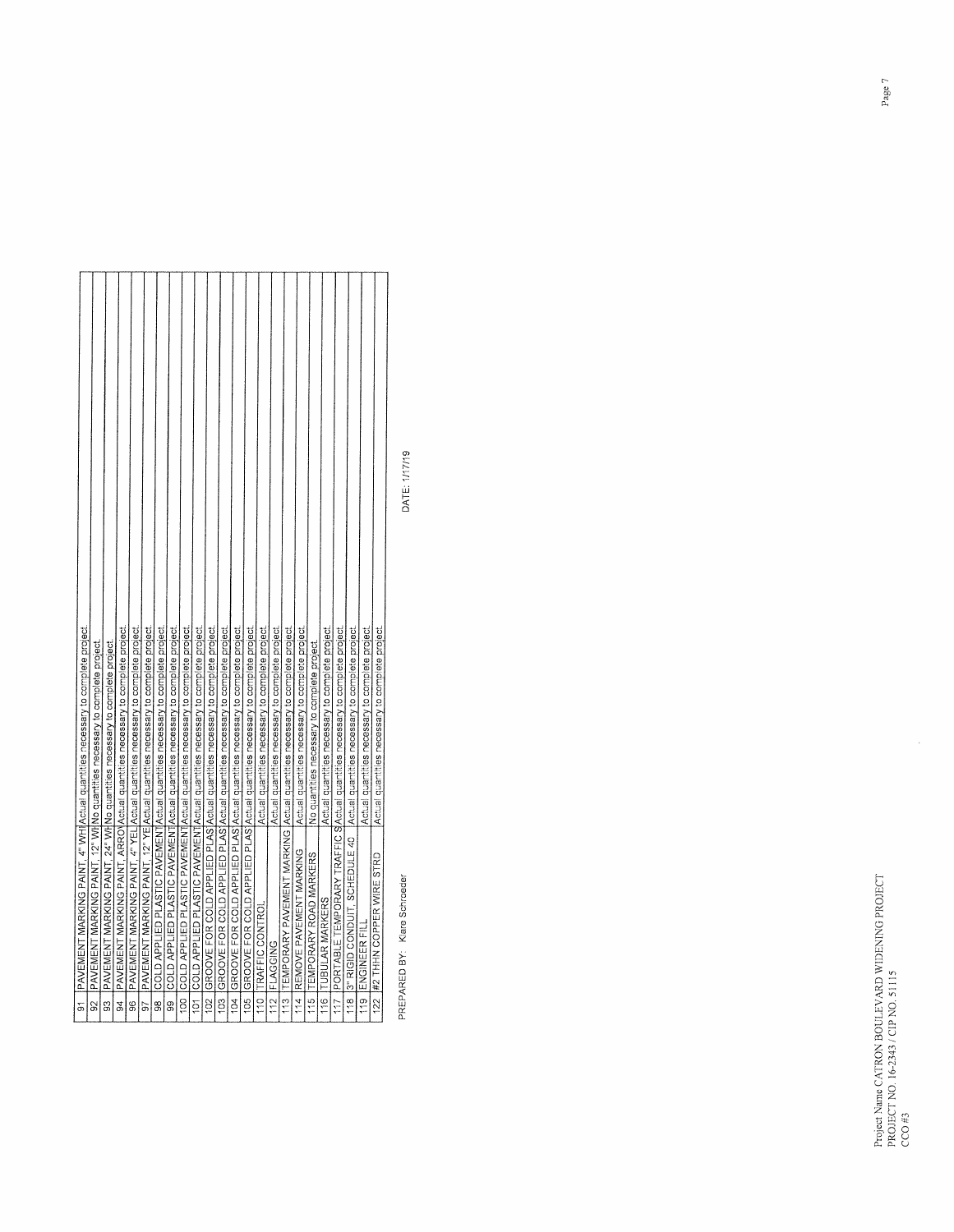|                      | FUNDING TYPE                   |               | Sanitary Sewer | Sanitary Sewer |         | Water         |         | Water         |         | <b>Streets</b> |         | <b>Drainage</b> |                  |
|----------------------|--------------------------------|---------------|----------------|----------------|---------|---------------|---------|---------------|---------|----------------|---------|-----------------|------------------|
|                      | COST CENTER                    |               | 0833           |                | 0834    | 0933          |         | 0934          |         | 89101          |         | 동<br>8911       |                  |
|                      | LINE ITEM                      |               | 4380           |                | 4380    | 4381          |         | 4381          |         | 4370           |         | 4371            |                  |
|                      | FUND                           |               | 0604           |                | 0604    | 0602          |         |               | 0602    | 0505           |         | 0505            |                  |
| ITEM <sub>NO</sub>   | DESCRIPTION OF ITEM            | <b>AMOUNT</b> | PERCENT        | <b>AMOUNT</b>  | PERCENT | <b>AMOUNT</b> | PERCENT | <b>AMOUNT</b> | PERCENT | AMOUNT         | PERCENT | <b>AMOUNT</b>   | PERCENT          |
|                      | <b>MOBILIZATION</b>            | 0.00          | 0%             | 0.00           | 10%     | 0.00          | 0%      | 0.00          | 3%      | 0.00           | 87%     | 0.00            | $\delta$         |
| $\sim$               | INCIDENTAL WORK                | 0.00          | 0%             | 0.00           | 10%     | 0.00          | 0%      | 0.00          | 3%      | 0.00           | 87%     | 0.00            | $\delta$         |
| ω                    | CONSTRUCTION STAKING           | 0.00          | 0%             | 0.00           | 10%     | 0.00          | 0%      | 0.00          | 3%      | 0.00           | 87%     | 0.00            | °%               |
| 4                    | ASPHALT MILLING, 2' WIDE       | 0.00          | 0%             | 0.00           | 0%      | 0.00          | 0%      | 0.00          | 0%      | $-4,756.05$    | 100%    | 0.00            | $\delta$         |
| Ю                    | ASPHALT MILLING, 8' WIDE       | 0.00          | 0%             | 0.00           | 0%      | 0.00          | 0%      | 0.00          | 0%      | $-2,212.35$    | 100%    | 0.00            | $\delta$         |
| $\circ$              | REMOVE CONCRETE CURB & GUT     | 0.00          | 0%             | 0.00           | 0%      | 0.00          | 0%      | 0.00          | 0%      | $-99.00$       | 100%    | 0.00            | 0%               |
| $\overline{ }$       | REMOVE PCC SIDEWALK            | 0.00          | 0%             | 0.00           | 0%      | 0.00          | 0%      | 0.00          | 0%      | $-4,009.50$    | 100%    | 0.00            | $6\%$            |
| $\infty$             | REMOVE GUARD RAIL              | 0.00          | 0%             | 0.00           | 0%      | 0.00          | $O\%$   | 0.00          | 0%      | 0.00           | 100%    | 0.00            | 0%               |
| თ                    | REMOVE & RESET DELINEATOR PO   | 0.00          | 0%             | 0.00           | 0%      | 0.00          | 0%      | 0.00          | 0%      | $-176.00$      | 100%    | 0.00            | $\delta$         |
| $\tilde{c}$          | REMOVE 3 CABLE GUARD RAIL AN   | 0.00          | 0%             | 0.00           | $0\%$   | 0.00          | 0%      | 0.00          | 0%      | 0.00           | 100%    | 0.00            | $\delta$         |
| $\tilde{t}$          | REMOVE LUMINAIRE POLE FOOT     | 0.00          | 0%             | 0.00           | 0%      | 0.00          | 0%      | 0.00          | 0%      | 0.00           | 100%    | 0.00            | $\delta$         |
| 57                   | REMOVE & RESET SIGN            | 0.00          | 0%             | 0.00           | 0%      | 0.00          | 0%      | 0.00          | 0%      | $-115.00$      | 100%    | 0.00            | 0%               |
| $\frac{3}{2}$        | REMOVE & SALVAGE SIGN          | 0.00          | 0%             | 0.00           | 0%      | 0.00          | 0%      | 0.00          | 0%      | 0.00           | 100%    | 0.00            | $\delta$         |
| $\ddot{4}$           | REMOVE & RESET FLARED END SE   | 0.00          | 0%             | 0.00           | 0%      | 0.00          | 0%      | 0.00          | 0%      | 0.00           | 100%    | 0.00            | $6\%$            |
| 15                   | REMOVE AND RESET ARTICULATE    | 0.00          | 0%             | 0.00           | 0%      | 0.00          | 0%      | 0.00          | 0%      | $-561.00$      | 100%    | 0.00            | $\delta$         |
| $\frac{6}{2}$        | EXCAVATION, UNCLASSIFIED       | 0.00          | 0%             | 0.00           | $0\%$   | 0.00          | 0%      | 0.00          | $0\%$   | 0.00           | 100%    | 0.00            | $0\%$            |
| 17                   | SURFACE PREPARATION            | 0.00          | 0%             | 0.00           | $O\%$   | 0.00          | $O\%$   | 0.00          | 0%      | 0.00           | 0%      | $-525.20$       | 100%             |
| $\overset{\circ}{=}$ | BANK AND CHANNEL PROTECTION    | 0.00          | 0%             | 0.00           | 0%      | 0.00          | 0%      | 0.00          | 0%      | 2,120.00       | 100%    | 0.00            | 0%               |
| $\overline{9}$       | CONTRACTOR FURNISHED BORRO     | 0.00          | 0%             | 0.00           | 0%      | 0.00          | 0%      | 0.00          | 0%      | $-13,247.50$   | 100%    | 0.00            | $\delta$         |
| 20                   | TOPSOIL, FURNISH & PLACE       | 0.00          | 0%             | 0.00           | 0%      | 0.00          | 0%      | 0.00          | 0%      | 2,749.50       | 100%    | 0.00            | $\delta^{\circ}$ |
| $\overline{z}$       | SEEDING, FERTILIZING, & MULCHI | 0.00          | 0%             | 0.00           | 0%      | 0.00          | 0%      | 0.00          | 0%      | 2,700.60       | 100%    | 0.00            | 0%               |
| $\overline{2}$       | EXCAVATION, ROCK (TRENCH)      | 0.00          | 0%             | $-3,196.46$    | 75%     | 0.00          | 0%      | $-1,065.49$   | 25%     | 0.00           | 0%      | 0.00            | $\delta$         |
| 23                   | PIPELINE ENCASEMENT            | 0.00          | 0%             | 0.00           | 0%      | 0.00          | 0%      | 0.00          | 100%    | 0.00           | 0%      | 0.00            | $\delta$         |
| $^{24}$              | 8" PVC SEWER MAIN (0'-6')      | 0.00          | 0%             | 0.00           | 100%    | 0.00          | 0%      | 0.00          | 0%      | 0.00           | 0%      | 0.00            | $\delta$         |
| 25                   | 8" PVC SEWER MAIN (6'-8')      | 0.00          | 0%             | 0.00           | 100%    | 0.00          | 0%      | 0.00          | 0%      | 0.00           | 0%      | 0.00            | $\delta$         |
| 26                   | 8" PVC SEWER MAIN (8'-10')     | 0.00          | 0%             | 0.00           | 100%    | 0.00          | 0%      | 0.00          | 0%      | 0.00           | 0%      | 0.00            | 0%               |
| $\overline{z}$       | 8" PVC SEWER MAIN (10'-12')    | 0.00          | 0%             | 0.00           | 100%    | 0.00          | 0%      | 0.00          | 0%      | 0.00           | 0%      | 0.00            | 0%               |
| 28                   | 8" PVC SEWER MAIN (12-14)      | 0.00          | 0%             | 0.00           | 100%    | 0.00          | 0%      | 0.00          | 0%      | 0.00           | 0%      | 0.00            | 0%               |

Project Name CATRON BOULEVARD WIDENING PROJECT PROJECT NO. 16-2343 / CIP NO. 51115 Project Name CATRON BOULEVARD WIDENING PROJECT<br>PROJECT NO. 16-2343 / CIP NO. 51115<br>CCO #3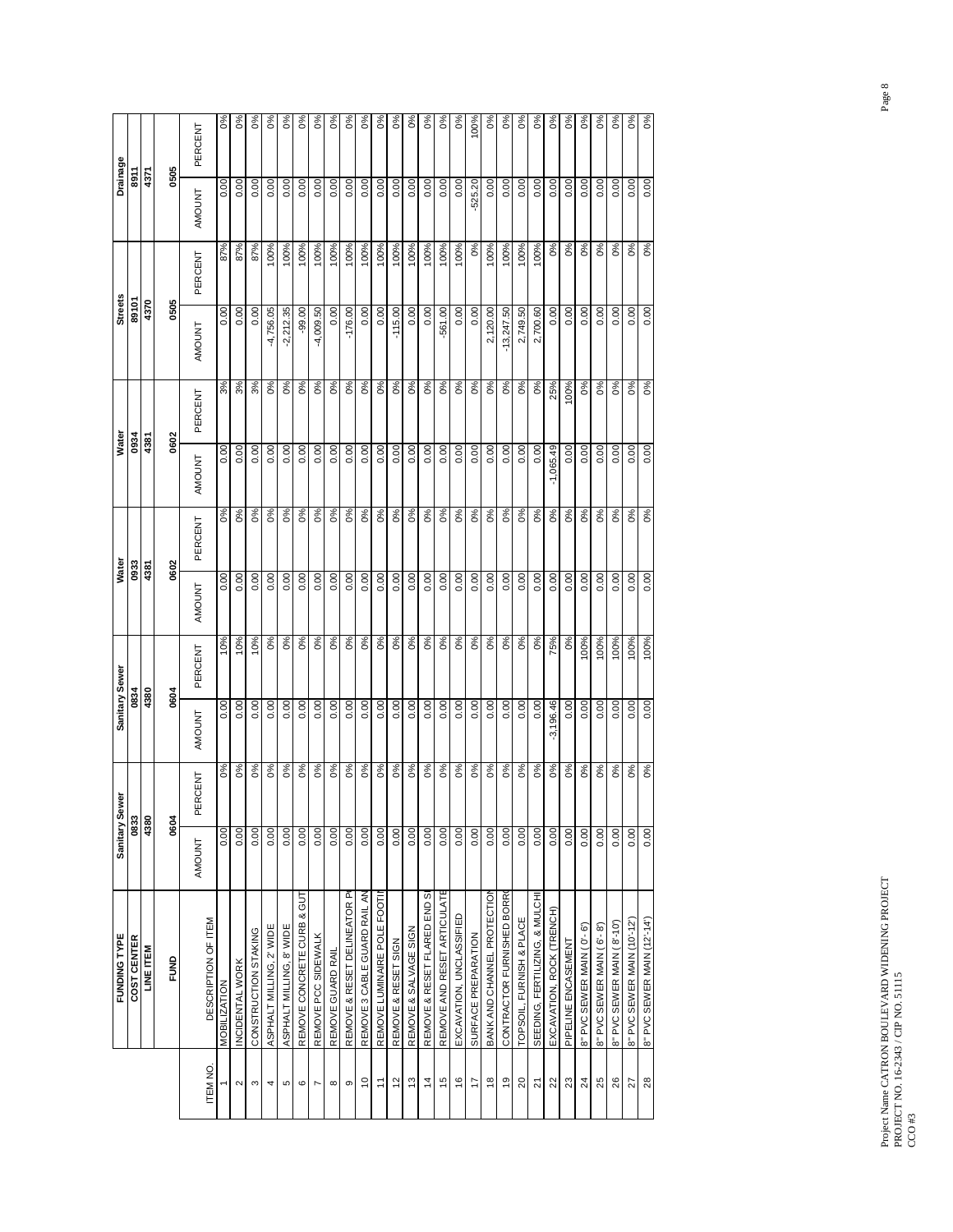| 29                       | 8" PVC SEWER MAIN (14'-16')        | 0.00        | $\delta$ | 0.00      | 100%     | 0.00         | $\delta^{\circ}$ | 0.00         | 0%       | 0.00         | $\delta^{\circ}$ | 0.00        | $0\%$         |
|--------------------------|------------------------------------|-------------|----------|-----------|----------|--------------|------------------|--------------|----------|--------------|------------------|-------------|---------------|
| $\rm ^{50}$              | STANDARD MANHOLE, 48"              | 0.00        | $0\%$    | 0.00      | 100%     | 0.00         | $\delta$         | 0.00         | 0%       | 0.00         | 0%               | 0.00        | 0%            |
| $\overline{\mathcal{E}}$ | EXTRA MANHOLE DEPTH, 48"           | 0.00        | 0%       | 0.00      | 100%     | 0.00         | 0%               | 0.00         | 0%       | 0.00         | 0%               | 0.00        | $\delta$      |
| 32                       | CONNECT TO EXISTING SEWER M        | 0.00        | $0\%$    | 0.00      | 100%     | 0.00         | 0%               | 0.00         | 0%       | 0.00         | 0%               | 0.00        | $\frac{6}{3}$ |
| $33\,$                   | 8" SANITARY SEWER CAP              | 0.00        | $\delta$ | $-246.00$ | 00%      | 0.00         | $0\%$            | 0.00         | 0%       | 0.00         | 0%               | 0.00        | 0%            |
| 34                       | ADJUST MANHOLE RIM & COVER         | $-1,650.00$ | 00%      | 0.00      | $\delta$ | 0.00         | 0%               | 0.00         | 0%       | 0.00         | 0%               | 0.00        | 0%            |
| 35                       | 8" PVC WATER MAIN C-900, DR 18,    | 0.00        | $\delta$ | 0.00      | $\delta$ | 0.00         | 0%               | ,350.00<br>7 | 00%      | S.           | 0%               | 0.00        | 0%            |
| 36                       | 8" 22.5 DEGREE BEND                | 0.00        | 0%       | 0.00      | 0%       | 0.00         | 0%               | $-550.00$    | 100%     | 0.00         | 0%               | 0.00        | $\delta$      |
| 57                       | 8" MJ PLUG                         | 0.00        | 0%       | 0.00      | $\delta$ | 0.00         | $0\%$            | $-430.00$    | 100%     | 0.00         | 0%               | 0.00        | $\delta$      |
| $38\,$                   | 14" X 14" X 8" TAPPING TEE AND V   | 0.00        | 0%       | 0.00      | 0%       | 0.00         | $0\%$            | 0.00         | 100%     | 0.00         | 0%               | 0.00        | $0\%$         |
| 39                       | ADJUST VALVE BOX                   | 0.00        | 0%       | 0.00      | 0%       | ,610.00<br>7 | 00%              | 0.00         | $\delta$ | 0.00         | 0%               | 0.00        | $0\%$         |
| $\overline{4}$           | FLUSH MOUNTED TEST STATION         | 0.00        | 0%       | S         | 0%       | 0.00         | $0\%$            | $-275.00$    | 00%      | 8            | 0%               | 0.00        | $0\%$         |
| $\ddot{+}$               | TRACER WIRE ACCESS BOX             | 0.00        | $0\%$    | 0.00      | 0%       | 0.00         | 0%               | $-220.00$    | 00%      | 0.00         | $0\%$            | 0.00        | $\delta$      |
| $\overline{4}$           | REPLACE CP TEST STATION            | 0.00        | 0%       | 0.00      | 0%       | $-330.00$    | 00%              | 0.00         | 0%       | 0.00         | 0%               | 0.00        | 0%            |
| $43\,$                   | 18" RCP, CLASS III                 | 0.00        | 0%       | 0.00      | 0%       | 0.00         | 0%               | 0.00         | 0%       | 0.00         | 0%               | $-1,770.00$ | 100%          |
| 43A                      | 24" RCP, CLASS III                 | 0.00        | 0%       | 0.00      | 0%       | 0.00         | 0%               | 0.00         | 0%       | S.           | $0\%$            | 2,070.00    | 100%          |
| $\frac{4}{4}$            | 36" RCP, CLASS II                  | 0.00        | 0%       | 0.00      | 0%       | 0.00         | 0%               | 0.00         | 0%       | S.<br>ö      | 0%               | 0.00        | 100%          |
| 45                       | 48" RCP, CLASS II                  | 0.00        | 0%       | 0.00      | 0%       | 0.00         | 0%               | 0.00         | 0%       | 0.00         | 0%               | 0.00        | 100%          |
| $46$                     | CMP TO RCP TRANSITION              | 0.00        | 0%       | 0.00      | 0%       | 0.00         | 0%               | 0.00         | 0%       | 0.00         | $0\%$            | $-690.00$   | 100%          |
| 46A                      | CMP TO RCP TRANSITION 24"          | 0.00        | 0%       | 0.00      | $0\%$    | 0.00         | 0%               | 0.00         | 0%       | 0.00         | $0\%$            | 210.00      | 100%          |
| 47                       | RCP TO CMP TRANSITION              | 0.00        | 0%       | 0.00      | 0%       | 0.00         | 0%               | 0.00         | 0%       | 0.00         | 0%               | $-690.00$   | 100%          |
| 47A                      | RCP TO CMP TRANSITION 24           | 0.00        | 0%       | 0.00      | 0%       | 0.00         | 0%               | 0.00         | 0%       | 0.00         | 0%               | 210.00      | 100%          |
| $48$                     | CMP BEND                           | 0.00        | 0%       | 0.00      | $0\%$    | 0.00         | 0%               | 0.00         | 0%       | 0.00         | 0%               | 0.00        | 100%          |
| $\overline{49}$          | 18" CMP, 12 GAUGE                  | 0.00        | 0%       | 0.00      | $0\%$    | 0.00         | $0\%$            | 0.00         | 0%       | 0.00         | 0%               | $-240.00$   | 100%          |
| $50^{\circ}$             | CONNECT TO EXISTING STORM SE       | 0.00        | 0%       | 0.00      | 0%       | 0.00         | 0%               | 0.00         | 0%       | 0.00         | 0%               | 0.00        | 100%          |
| 5                        | CLASS 2 RIPRAP                     | 0.00        | $0\%$    | 0.00      | 0%       | 0.00         | 0%               | 0.00         | 0%       | 595.00       | 00%              | 8<br>ö      | $\delta$      |
| 52                       | EROSION CONTROL BLANKET, TYI       | 0.00        | 0%       | 0.00      | 0%       | 0.00         | 0%               | 0.00         | 0%       | $-15,459.75$ | 100%             | 8<br>ö      | 0%            |
| 53                       | GRAVEL FILLED FILTER SOCK          | 0.00        | $\delta$ | 0.00      | 0%       | 0.00         | $0\%$            | 0.00         | $\delta$ | $-990.00$    | 100%             | 0.00        | 0%            |
| 54                       | TURF REINFORCEMENT MAT             | 0.00        | 0%       | 0.00      | 0%       | 0.00         | 0%               | 0.00         | 0%       | $-990.00$    | 100%             | 0.00        | 0%            |
| 55                       | SILT FENCE                         | 0.00        | 0%       | 0.00      | 0%       | 0.00         | 0%               | 0.00         | 0%       | ,254.00      | 100%             | 0.00        | $0\%$         |
| 56                       | VEHICLE TRACKING CONTROL           | 0.00        | 0%       | 0.00      | 0%       | 0.00         | 0%               | 0.00         | 0%       | $-2,500.00$  | 100%             | 0.00        | 0%            |
| 57                       | 12" SEDIMENT CONTROL WATTLE        | 0.00        | 0%       | 0.00      | $0\%$    | 0.00         | 0%               | 0.00         | $0\%$    | $-17,033.50$ | 100%             | 0.00        | 0%            |
| ${\tt s}$                | INLET PROTECTION DEVICE            | 0.00        | $0\%$    | 0.00      | $0\%$    | 0.00         | 0%               | 0.00         | $0\%$    | $-165.00$    | 100%             | 0.00        | 0%            |
| ${\tt S}3$               | STREET SWEEPING                    | 0.00        | $0\%$    | 0.00      | $0\%$    | 0.00         | 0%               | 0.00         | $0\%$    | $-770.00$    | 100%             | 0.00        | 0%            |
| $\mbox{6}$               | AGGREGATE BASE COURSE              | 0.00        | $\delta$ | 0.00      | $\delta$ | 0.00         | $0\%$            | 0.00         | $\delta$ | 16,564.80    | 100%             | 0.00        | $0\%$         |
| $\overline{6}$           | Ă.<br>AC WIDENING, CLASS E, TYPE 1 | 0.00        | 0%       | 0.00      | 0%       | 0.00         | 0%               | 0.00         | 0%       | 36,127.00    | 100%             | 0.00        | $\frac{8}{6}$ |
| 62                       | AC LEVELING COURSE, CLASS E,       | 0.00        | 0%       | 0.00      | 0%       | 0.00         | 0%               | 0.00         | 0%       | $-13,410.00$ | 100%             | 0.00        | $0\%$         |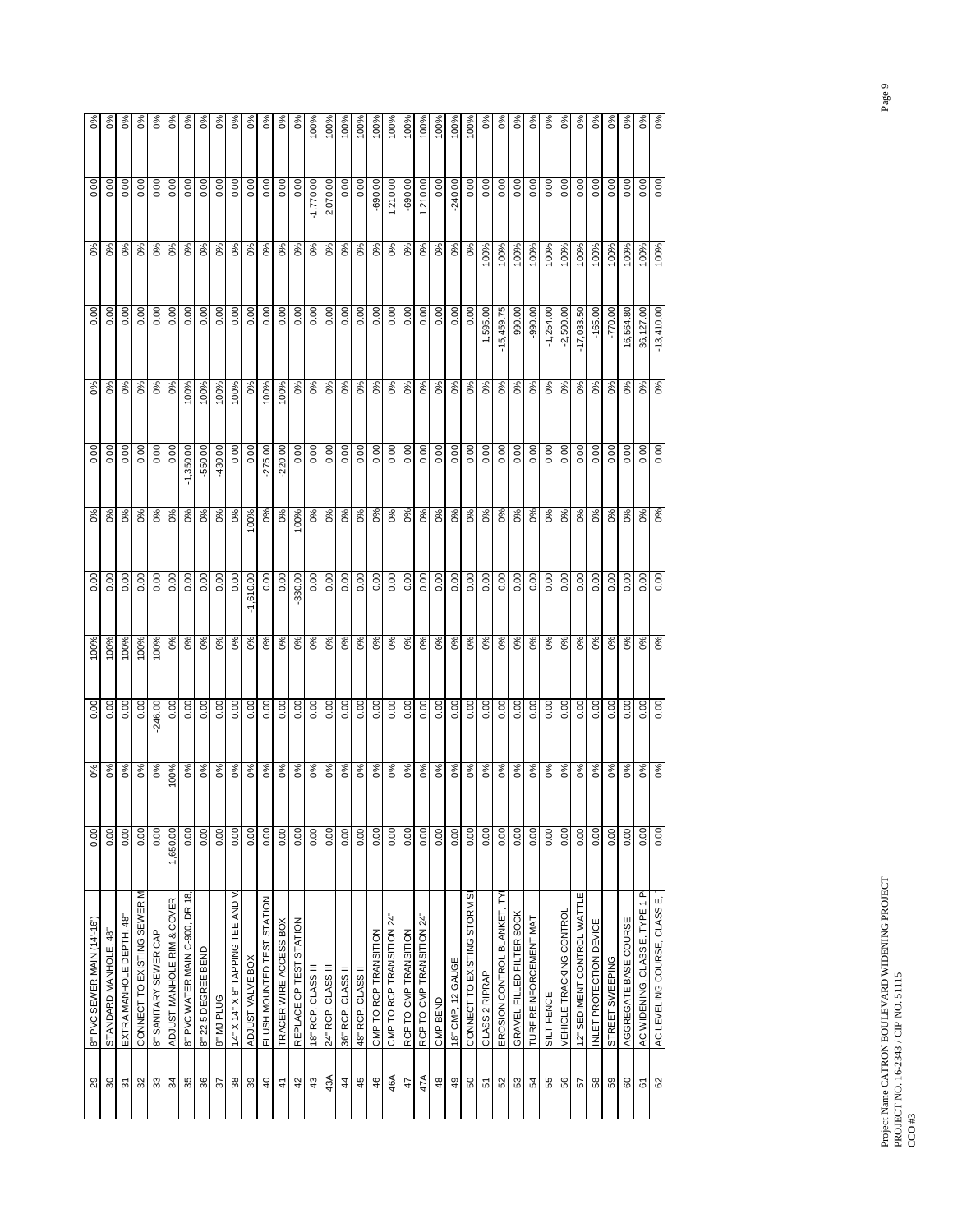| $\delta^{\circ}$                 | $\delta$                       | 0%                             | 0%                          | 0%                    | 0%                           | $\delta^{\circ}$         | $0\%$             | $0\%$                        | $0\%$                       | 0%           | $\delta$        | $\delta^{\circ}$           | 0%           | 0%                            | 0%                            | $\delta$               | 0%                    | 0%                     | $\delta$                    | 0%                           | 0%                  | $\delta^{\circ}$            | 0%                          | $0\%$                 | 0%                         | $\delta$               | $0\%$                      | 0%                            | 0%                            | $\delta^{\circ}$              | $\delta$                     |
|----------------------------------|--------------------------------|--------------------------------|-----------------------------|-----------------------|------------------------------|--------------------------|-------------------|------------------------------|-----------------------------|--------------|-----------------|----------------------------|--------------|-------------------------------|-------------------------------|------------------------|-----------------------|------------------------|-----------------------------|------------------------------|---------------------|-----------------------------|-----------------------------|-----------------------|----------------------------|------------------------|----------------------------|-------------------------------|-------------------------------|-------------------------------|------------------------------|
| 0.00                             | 0.00                           | 0.00                           | 0.00                        | 0.00                  | 0.00                         | 0.00                     | 0.00              | 0.00                         | 0.00                        | 0.00         | 0.00            | 0.00                       | 0.00         | 0.00                          | 0.00                          | 0.00                   | 0.00                  | 0.00                   | 0.00                        | 0.00                         | 0.00                | 0.00                        | 0.00                        | 0.00                  | 0.00                       | 0.00                   | 0.00                       | 0.00                          | 0.00                          | 0.00                          | 0.00                         |
| 53%                              | 100%                           | 100%                           | 100%                        | 100%                  | 100%                         | 100%                     | 100%              | 100%                         | 100%                        | 100%         | 100%            | 100%                       | 100%         | 100%                          | 100%                          | 100%                   | 100%                  | 100%                   | 100%                        | 100%                         | 100%                | 100%                        | 100%                        | 100%                  | 100%                       | 100%                   | 100%                       | 100%                          | 100%                          | 100%                          | 100%                         |
| $-10,005.08$                     | 2,932.50                       | 20,784.00                      | $-270.00$                   | 4,560.00              | $-19,266.75$                 | $-560.00$                | 0.00              | 0.00                         | 0.00                        | 4,180.00     | $-3,753.75$     | 0.00                       | 0.00         | 0.00                          | 0.00                          | 0.00                   | 0.00                  | 0.00                   | 0.00                        | 0.00                         | 0.00                | 0.00                        | 0.00                        | 0.00                  | 0.00                       | 0.00                   | 0.00                       | -370.70                       | SO.<br>$-127$ .               | $-70.40$                      | $-324.00$                    |
| 10%                              | $\delta$                       | 0%                             | $0\%$                       | $\delta$              | 0%                           | 0%                       | $\delta$          | 0%                           | 0%                          | 0%           | $0\%$           | 0%                         | 0%           | $0\%$                         | $0\%$                         | 0%                     | $\delta$              | 0%                     | 0%                          | 0%                           | $O\%$               | 0%                          | 0%                          | 0%                    | 0%                         | 0%                     | 0%                         | 0%                            | $0\%$                         | $\delta$                      | 0%                           |
| $-1,887.75$                      | 0.00                           | 0.00                           | 0.00                        | 0.00                  | 0.00                         | 0.00                     | 0.00              | 0.00                         | 0.00                        | 0.00         | 0.00            | 0.00                       | 0.00         | 0.00                          | 0.00                          | 0.00                   | 0.00                  | 0.00                   | 0.00                        | 0.00                         | 0.00                | 0.00                        | 0.00                        | 0.00                  | 0.00                       | 0.00                   | 0.00                       | 0.00                          | 0.00                          | 0.00                          | 0.00                         |
| 0%                               | 0%                             | 0%                             | 0%                          | $0\%$                 | $O\%$                        | 0%                       | 0%                | 0%                           | 0%                          | 0%           | 0%              | $O\%$                      | 0%           | 0%                            | 0%                            | 0%                     | 0%                    | 0%                     | 0%                          | 0%                           | $O\%$               | 0%                          | 0%                          | 0%                    | 0%                         | 0%                     | 0%                         | 0%                            | 0%                            | $0\%$                         | 0%                           |
| 0.00                             | 0.00                           | 0.00                           | 0.00                        | 0.00                  | 0.00                         | 0.00                     | 0.00              | 0.00                         | 0.00                        | 0.00         | 0.00            | 0.00                       | 0.00         | 0.00                          | 0.00                          | 0.00                   | 0.00                  | 0.00                   | 0.00                        | 0.00                         | 0.00                | 0.00                        | 0.00                        | 0.00                  | 0.00                       | 0.00                   | 0.00                       | 0.00                          | 0.00                          | 0.00                          | 0.00                         |
| 37%                              | 0%                             | 0%                             | 0%                          | 0%                    | 0%                           | 0%                       | 0%                | 0%                           | 0%                          | 0%           | 0%              | 0%                         | 0%           | 0%                            | 0%                            | 0%                     | 0%                    | 0%                     | 0%                          | 0%                           | 0%                  | 0%                          | 0%                          | 0%                    | 0%                         | 0%                     | 0%                         | 0%                            | 0%                            | $\delta_{0}$                  | 0%                           |
| $-6,984.68$                      | 0.00                           | 0.00                           | 0.00                        | 0.00                  | 0.00                         | 0.00                     | 0.00              | 0.00                         | 0.00                        | 0.00         | 0.00            | 0.00                       | 0.00         | 0.00                          | 0.00                          | 0.00                   | 0.00                  | 0.00                   | 0.00                        | 0.00                         | 0.00                | 0.00                        | 0.00                        | 0.00                  | 0.00                       | 0.00                   | 0.00                       | 0.00                          | 0.00                          | 0.00                          | 0.00                         |
| $0\%$                            | 0%                             | 0%                             | 0%                          | 0%                    | 0%                           | 0%                       | 0%                | 0%                           | 0%                          | 0%           | 0%              | 0%                         | 0%           | 0%                            | 0%                            | 0%                     | 0%                    | 0%                     | 0%                          | 0%                           | 0%                  | 0%                          | 0%                          | 0%                    | 0%                         | 0%                     | 0%                         | 0%                            | 0%                            | $0\%$                         | 0%                           |
| 0.00                             | 0.00                           | 0.00                           | 0.00                        | 0.00                  | 0.00                         | 0.00                     | 0.00              | 0.00                         | 0.00                        | 0.00         | 0.00            | 0.00                       | 0.00         | 0.00                          | 0.00                          | 0.00                   | 0.00                  | 0.00                   | 0.00                        | 0.00                         | 0.00                | 0.00                        | 0.00                        | 0.00                  | 0.00                       | 0.00                   | 0.00                       | 0.00                          | 0.00                          | 0.00                          | 0.00                         |
| щ<br>AC FULL DEPTH REPAIR, CLASS | AC OVERLAY, CLASS G, TYPE 2 PC | AC PATCHING, CLASS E, TYPE 1 P | CONCRETE CURB & GUTTER, TYP | CONCRETE SPALL REPAIR | CONCRETE SIDEWALK, 6" NONREI | DETECTABLE WARNING PANEI | W BEAM GUARD RAIL | W BEAM GUARDRAIL TRAILING EN | W BEAM GUARDRAIL TANGENT EN | CRACK REPAIR | SOIL STABILIZER | ELECTRICAL INCIDENTAL WORK | METER SOCKET | 2" RIGID CONDUIT, SCHEDULE 40 | 2" RIGID CONDUIT, SCHEDULE 80 | 1/C #4 AWG COPPER WIRE | 1/C#6 AWG COPPER WIRE | 1/C #10 AWG COPER WIRE | 2/C #10 AWG COPPER POLE AND | #16 AWG COPPER TWIST SHIELDE | TYPE 2 JUNCTION BOX | BREAKAWAY BASE LUMINAIRE PO | ROADWAY LUMINAIRE, 400 WATT | 2.5' DIAMETER FOOTING | ELECTRICAL SERVICE CABINET | SAWED-IN DETECTOR LOOP | REMOVE AND RESET LUMINAIRE | PAVEMENT MARKING PAINT, 4" WI | PAVEMENT MARKING PAINT, 12" W | PAVEMENT MARKING PAINT, 24" W | PAVEMENT MARKING PAINT, ARRO |
| යි                               | 84                             | 65                             | 88                          | 57                    | 88                           | 69                       | 20                | 71                           | 72                          | 73           | $\overline{7}$  | 75                         | 76           | 77                            | $\frac{8}{2}$                 | $\overline{79}$        | 80                    | 5                      | 82                          | 83                           | 84                  | 85                          | 86                          | 28                    | 88                         | 89                     | 8                          | 5                             | 92                            | 33                            | $\overline{a}$               |